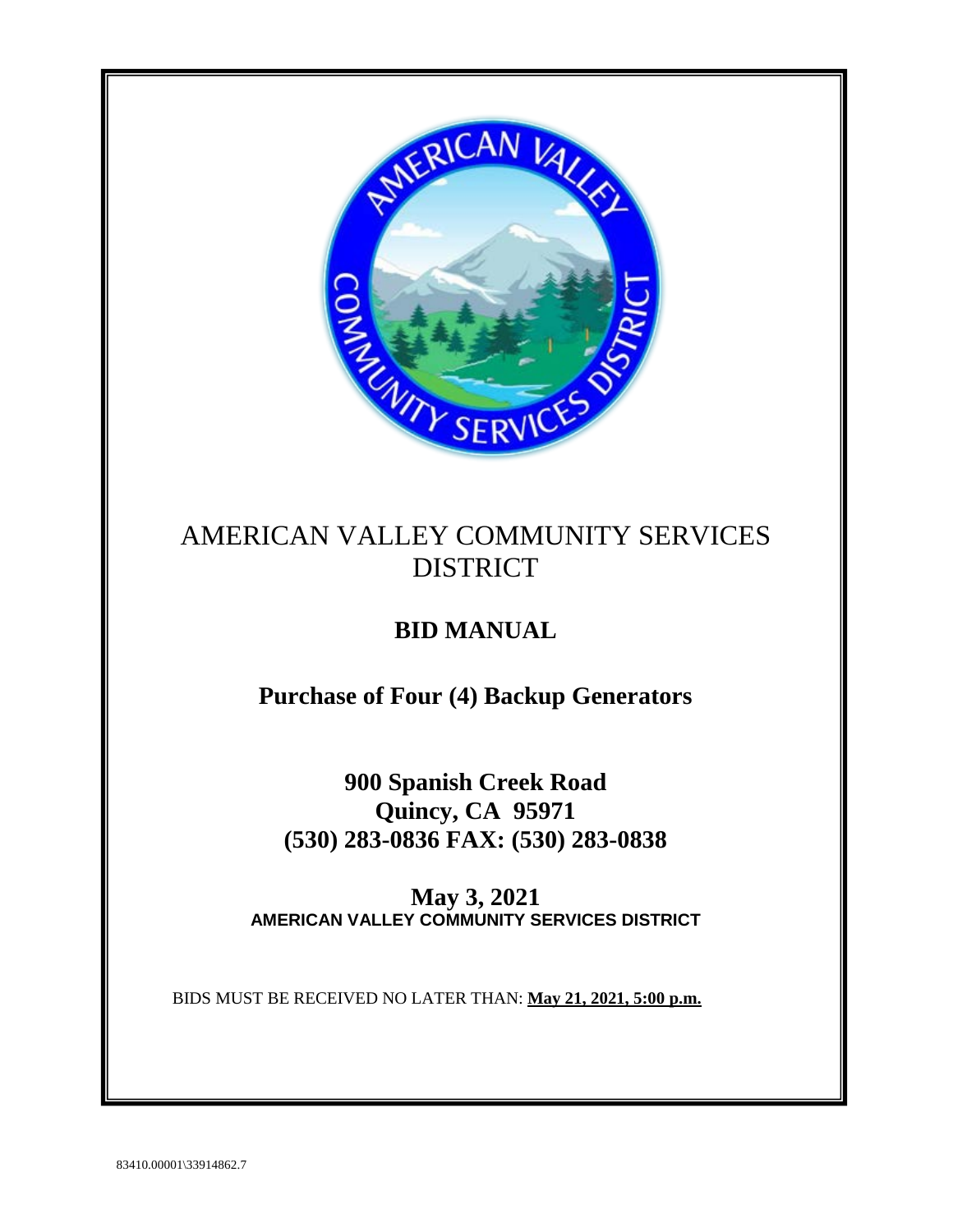## **INVITATION TO BID**

# **[Advertised Once in newspaper of general circulation in the District on or before May 13, 2021]**

#### 1. **Notice**

**NOTICE IS HEREBY GIVEN** that the Board of Directors of the American Valley Community Services District ("District") invites and will receive sealed Bids up to but not later than May 21, 2021**,** at the District Office, located at 900 Spanish Creek Road, Quincy, CA 95971, for the furnishing of four (4) backup generators to the District as further set forth in the Bid Manual in which this solicitation is included (the "Generators"). At said time, Bids will be publicly opened and read aloud at the District Office. Bids received after said time shall be returned unopened. Bids shall be valid for a period of 90 calendar days after the Bid opening date.

#### 2. **Award**

District shall award the contract for the Generators to the lowest responsive, responsible Bidder as determined by the District from the Base Bid Alone. District reserves the right to reject any or all bids or to waive any irregularities or informalities in any bids or in the bidding process.

#### 3. **Further Information/Questions**

For further information, contact Jim Doohan, General Manager, at [jim@americanvalleycsd.com](mailto:jim@americanvalleycsd.com)

| <b>Deliver Bids To:</b>                  |                                                    |  |  |  |
|------------------------------------------|----------------------------------------------------|--|--|--|
|                                          | <b>American Valley Community Services District</b> |  |  |  |
| Attn: Jim Doohan, General Manager        |                                                    |  |  |  |
| 900 Spanish Creek Road, Quincy, CA 95971 |                                                    |  |  |  |
| <b>Bid Due Date And Time:</b>            | May 21, 2021, 5:00 p.m.                            |  |  |  |

### **END OF NOTICE INVITING BIDS**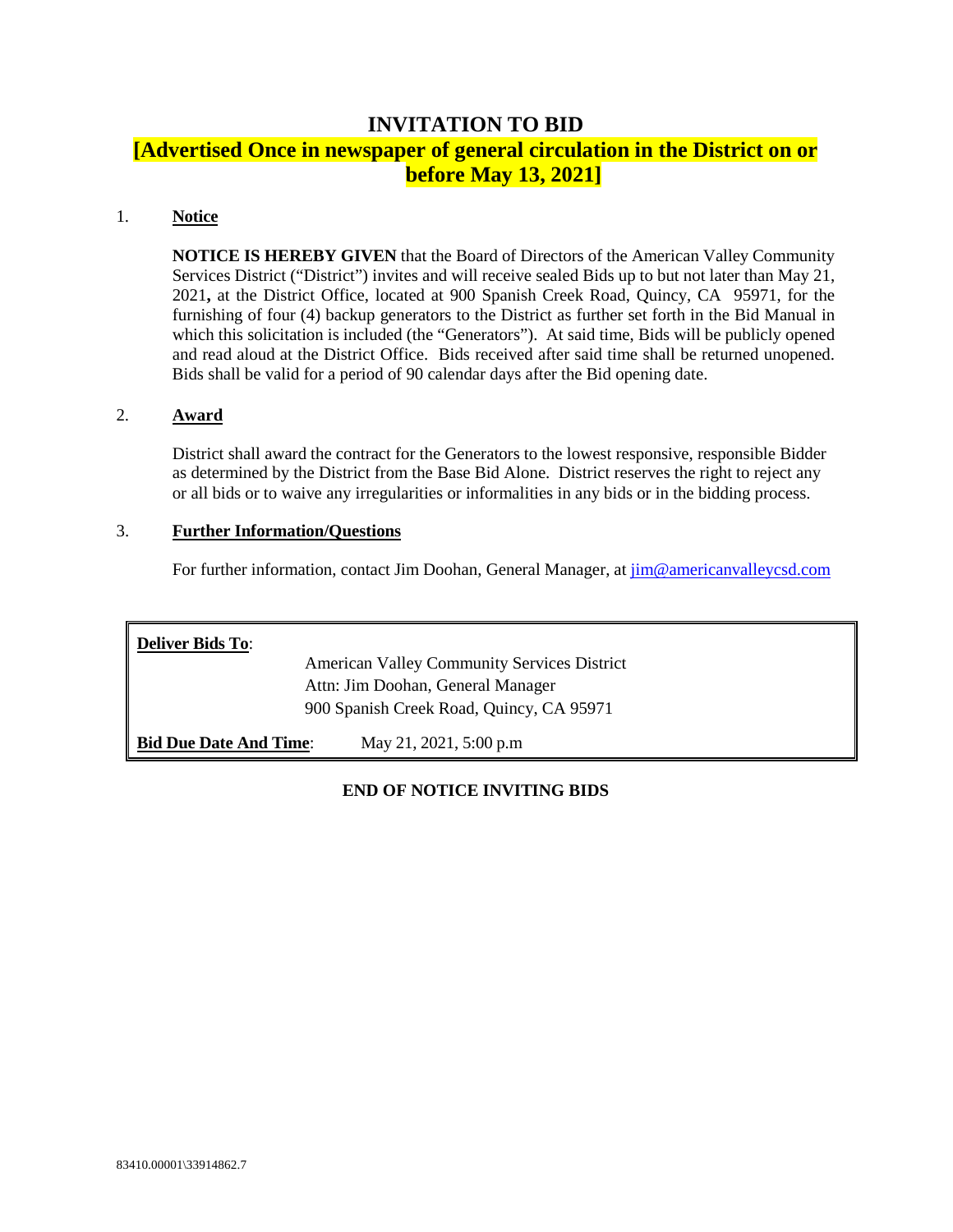#### **SPECIFICATIONS**

The American Valley Community Services District (hereinafter called "the District") is requesting bids from qualified contractors to supply four (4) backup generators to the District.

#### **Description of the District**

The District was formed by the consolidation of the Quincy Community Services District and the East Quincy Services District on January 11, 2018. The District provides water and wastewater services to approximately 4,200 residents in Quincy and East Quincy, CA. The District's Board of Directors consists of five members elected by the public to serve the District.

#### **Scope of the Bids Invited**

This District is soliciting bids for the sale of four (4) backup generators and automatic transfer switches to the District as set forth herein.

#### **General Requirements**

- Generators must be provided with an appropriately sized automatic transfer switch to be provided with each generator.
	- o Generator and transfer switch must be equipped with an 'exercise' mode that is programmable by the District.
	- o All equipment must be outdoor rated, automatic transfer switch enclosure to be minimum NEMA 3R rated.
- Generators must be equipped with aluminum sound attenuating enclosures, Level 1 sound with a critical grade muffler.
- Generators must be liquid-cooled.
- Generators must meet the most current tier emission standards.
- Generators must be able to provide 4-20ma signal to existing SCADA system with running, stopped, power fail, generator fail conditions.
- Generators must be able to connect to the internet via Ethernet cable for routine updates, monitoring, and troubleshooting.
- All equipment is to be current model year unless expressly approved by the District.
- All freight is to be FOB the District.

#### **Site Specific Requirements:**

#### **North Lift Station:**

- Generator Size
	- o 30 kw/ 3 phase/ 480 volt/ 200 amp
	- o Correctly sized Automatic Transfer Switch
	- o Propane gas in place

#### **East Lift Station:**

- Generator Size
	- o 25 kw/ 3 phase/ 480 volt/ 200 amp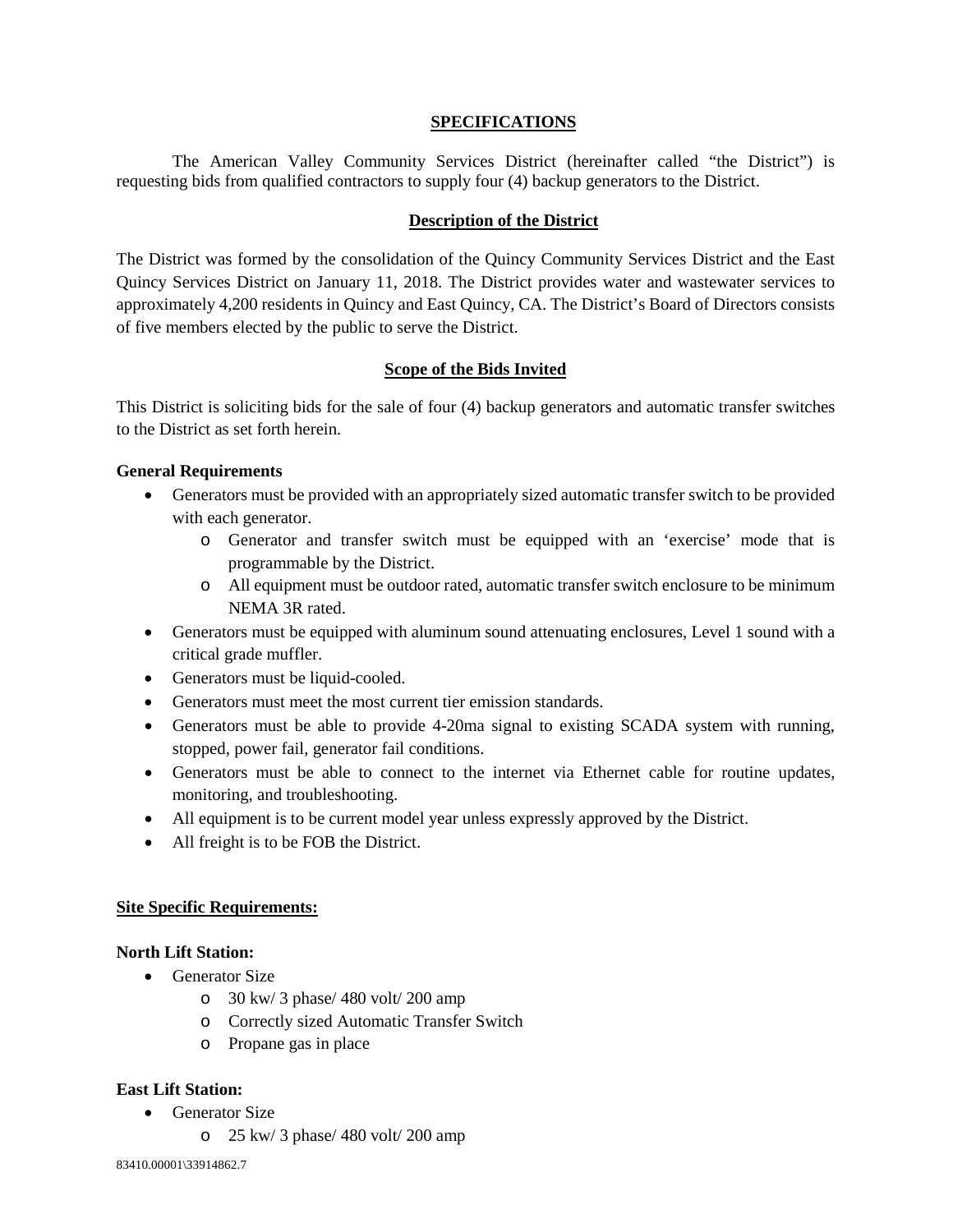- o Correctly sized Automatic Transfer Switch
- o Propane gas in place

#### **West Lift Station:**

- Generator Size
	- o 65 kw/ 3 phase/ 480 volt/ 200 amp
	- o Correctly sized Automatic Transfer Switch
	- o Propane gas in place

#### **Mobile – Trailer Mounted Diesel Generator**

- Generator Size
	- o Single-phase, 120/240VAC @ 1.0pf (kw/kVA)
	- o Three-phase, 120/280VAC @ 0.8pf (kW/kVA)
	- o Three-phase, 120/240VAC @ 0.8pf (kW/kVA)
	- o Three-phase, 277/480VAC @ 0.8pf (kW/kVA)
- Trailer Information
	- o DOT approved tail, side, brake, and directional lights

### **BID REQUIREMENTS**

### BID TO INCLUDE:

1. Transmittal letter

On Bidder letterhead provide the following information:

- Bidder's legal name and corporate structure
- Bidder's primary contact to include name, address, phone, and email
- Contractor license number and expiration date (if applicable)
- If registered with SAMS, provide your Dun number.
- If registered with DIR, provide your DIR number.
- Provide acknowledgement that the bid will be valid for 90 days from the date of the Bid deadline, May 21, 2021.
- Identification of use of subcontractors and scope of work to be performed by subcontractors
- Identification of any pending litigation against the Bidder
- Disclosure of any bankruptcy or insolvency proceedings in last ten (10) years involving Bidder
- Statement of the Bidder's credentials to deliver the services sought under the Invitation to Bid.
- Statement that the Bidder or any individual who will perform work for the Bidder is free of any conflict of interest (e.g., employment by the District)
- Signature of a company officer empowered to bind the Bidder to the provisions of this Invitation to Bid and any contract awarded pursuant to it.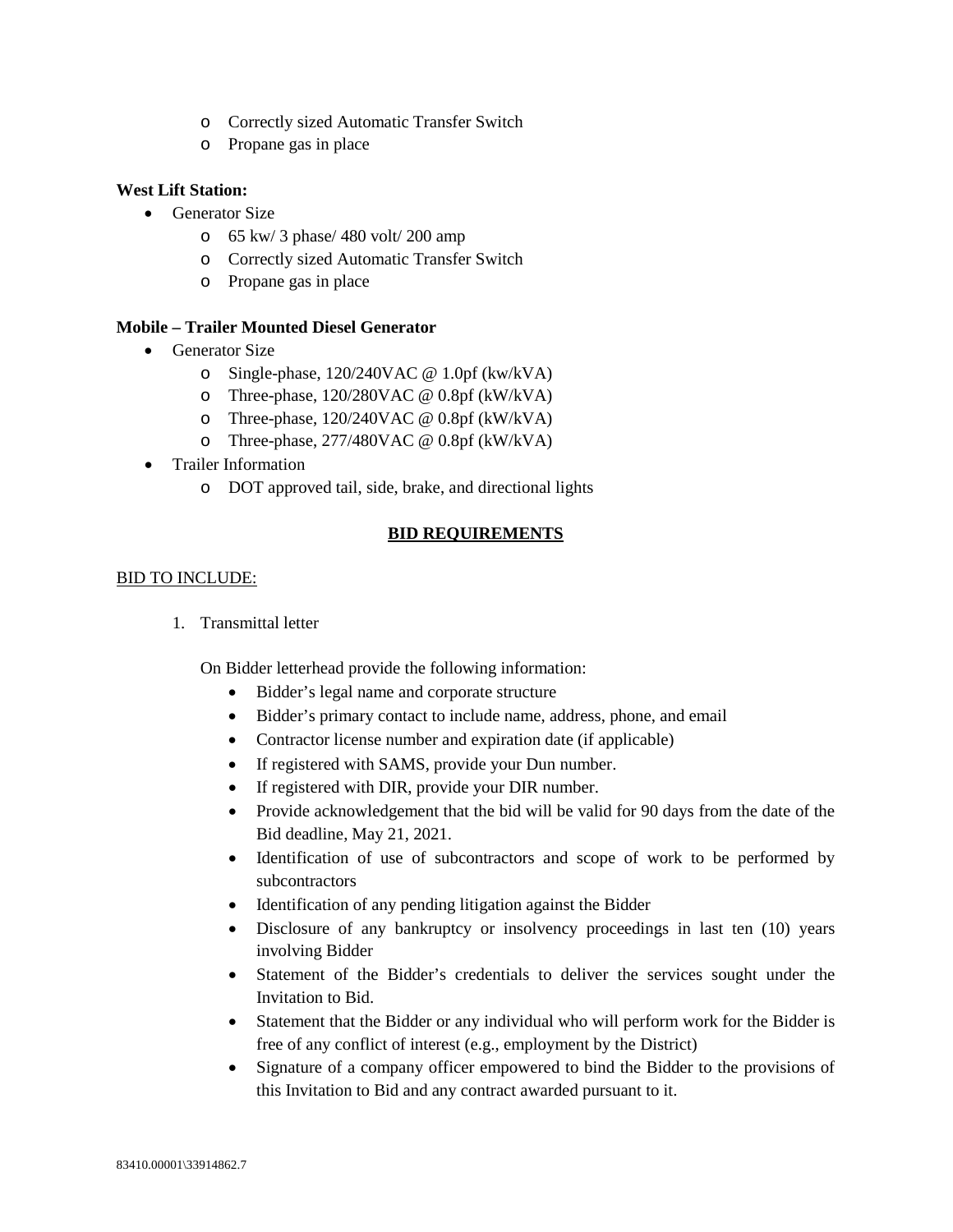Note: The District may not contract or purchase from any entity or person who is debarred or considered for debarment.

- 2. Detailed bid as outlined below.
- 3. Estimated lead time for delivery from time of order.
- 4. Sign and return a copy of this Bid Manual with your Bid.

#### GENERAL REQUIREMENTS OF THE BID:

The District prefers to purchase parts and equipment manufactured and sold in the United States by businesses based in the United States. Please indicate if the bid materials will be purchased from companies based in the U.S.

### BID DETAILS:

The bid shall list costs by the site as follow:

- Generator (make, model, fuel type)
- Automatic Transfer Switch (make, model)
- All associated costs (i.e. tax and freight)
- Total cost of all equipment and associated costs

The bid shall list cost in total as follows:

- All Generators and automatic transfer switches
- All associated costs (i.e. tax and freight)
- Total cost of all equipment and associated costs

#### **Reserved Rights:**

The District reserves the right to retain all bids submitted and use any idea in a bid regardless of whether that bid is selected.

A contract for the generators will be awarded, if at all, to the lowest responsible responsive bidder.

Submission of a bid constitutes acceptance by the firm of the terms and conditions contained in this Project Manual, including by way of illustration and not by limitation, those set forth in the form of the Purchase Order set forth in Exhibit A hereto.

The following further reservations and clarifications apply to this Invitation to Bid:

- 1. The District reserves the right to withdraw this solicitation of a bid at any time without prior notice. Further, the District does not make any representations that any agreement will be awarded to any firm submitting a bid.
- 2. The District reserves the right to reject any and all bids submitted in response to this Invitation to Bid and reject any sub-bidder or individual working for a consulting firm.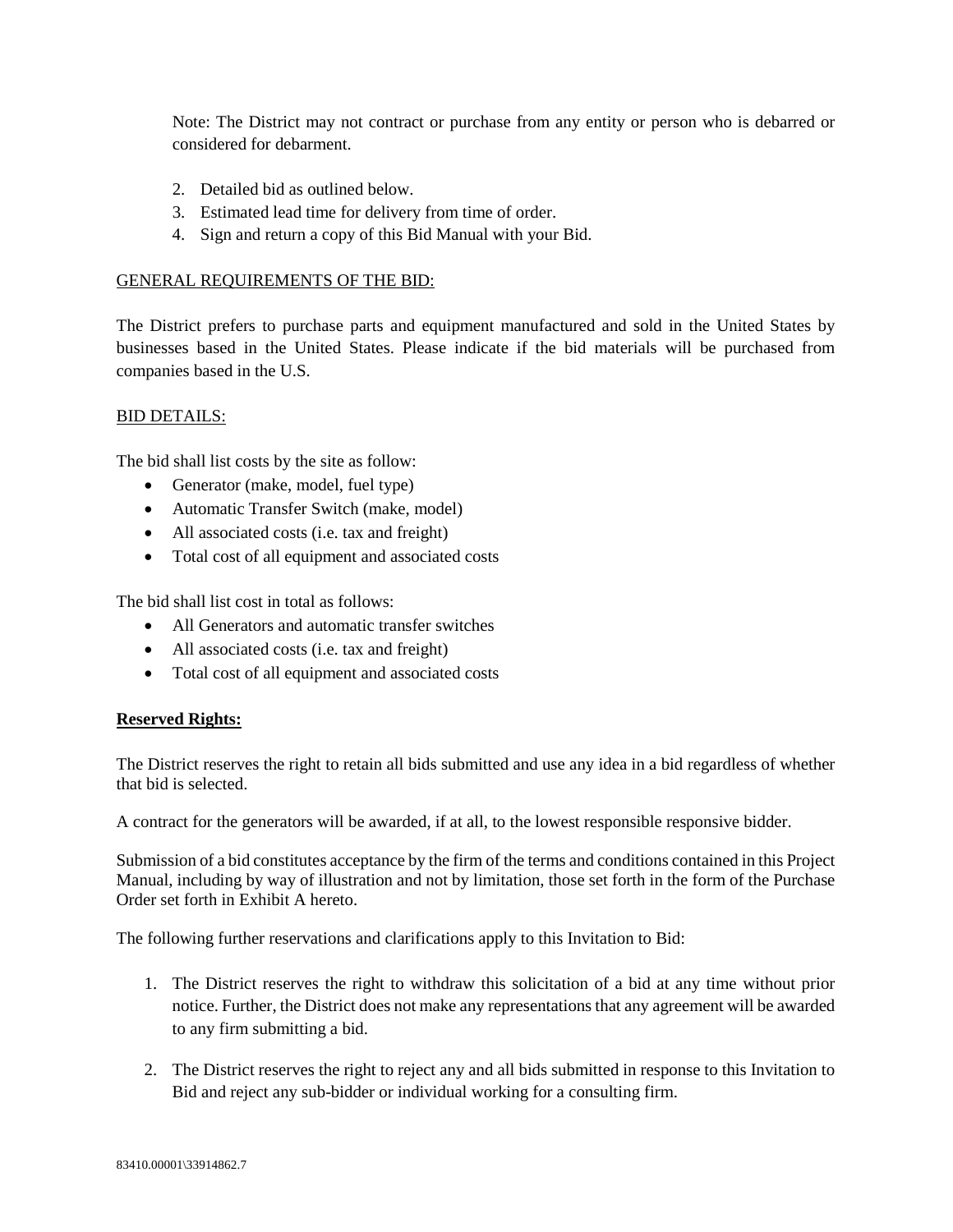- 3. All bids, inquiries, responses, or correspondence related to or in reference to this Invitation to Bid, and all reports, charts, displays, schedules, exhibits, and other documentation submitted by the bidder will become the property of the District and a matter of public record.
- 4. In any event, the District shall not be liable for any pre-contractual expenses incurred by any bidder. Bidders shall not include any such expenses as part of the price proposed in its bid. Precontractual expenses are defined as expenses incurred by bidders in preparation of the bid, submissions of the bid, negotiations with the District on any matter related to the bid, and other expenses incurred by the bidder prior to the date of award for the contract for the Generators.
- 5. The District maintains an anti-discrimination policy, which requires that all contractors not discriminate in hiring on the basis of age, gender, race, religion, sexual orientation, or medical condition, or any other characteristic protected by law. Upon acceptance of a bid, the District may request the selected bidder sign a statement affirming their compliance with this policy.

### **Contract**

Any contract awarded pursuant to this Invitation to Bid shall be in the form set forth in Exhibit A, which is incorporated herein by reference, the awarded firm being the "Vendor" identified therein.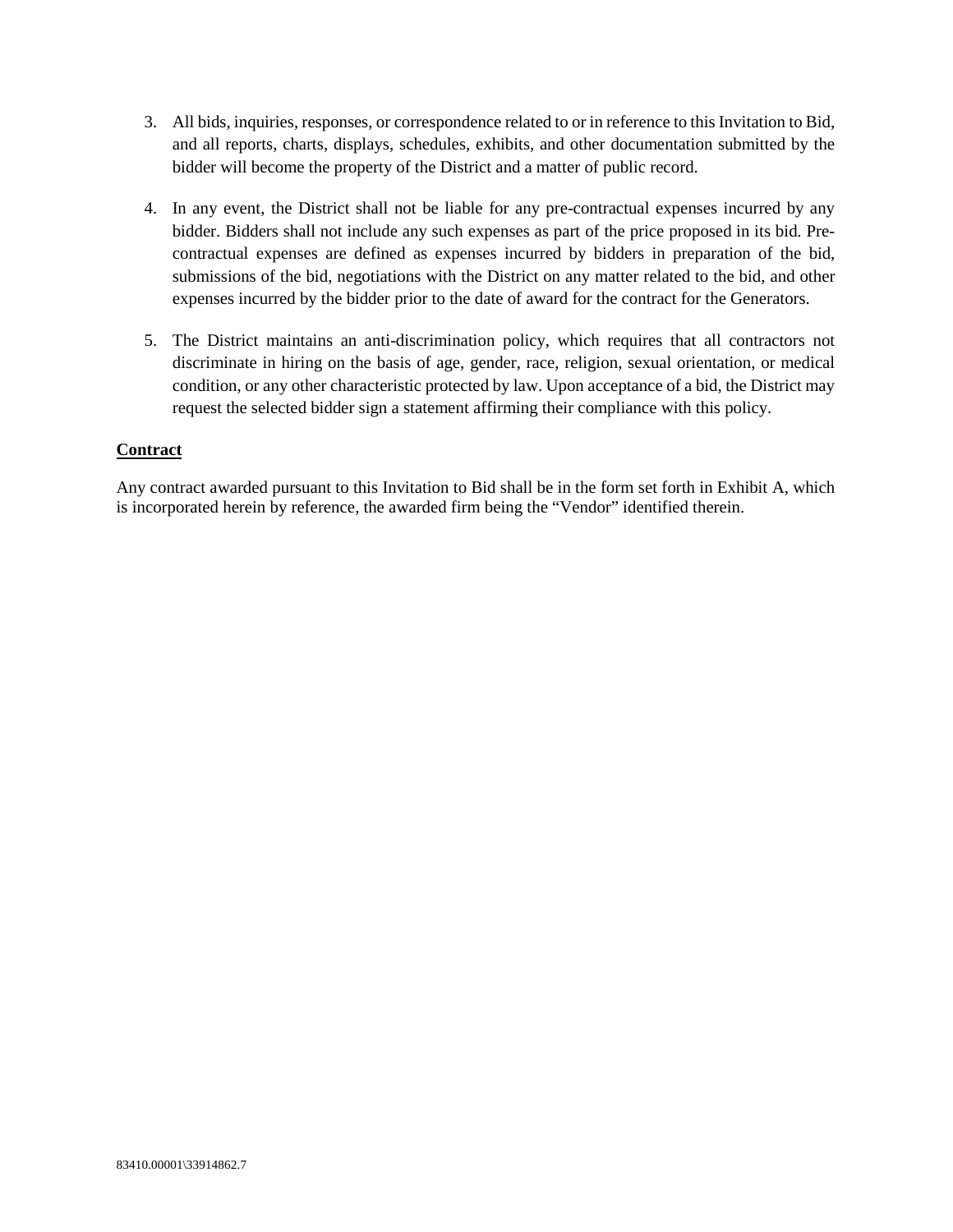## Exhibit A

Form of Purchase Order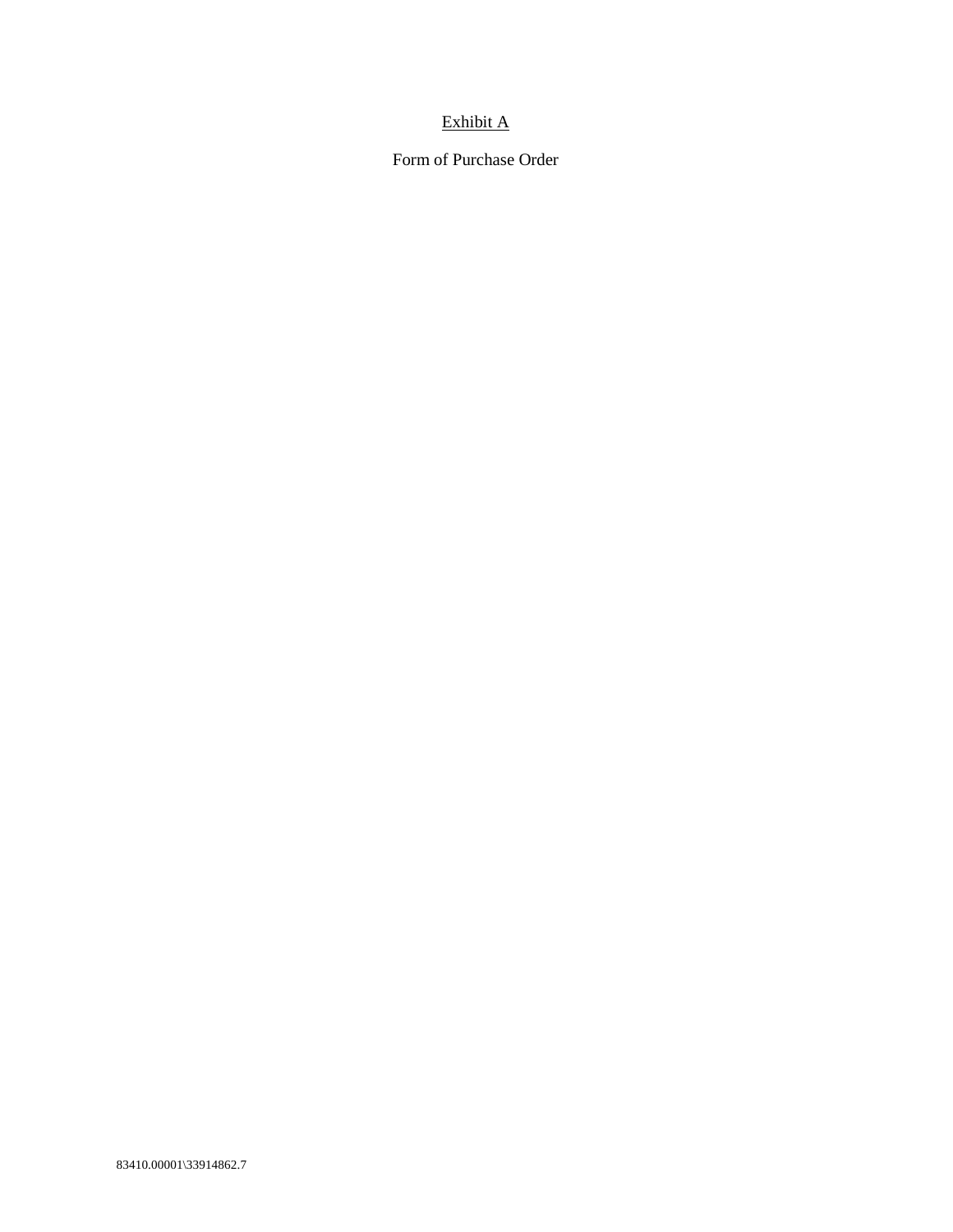| Account<br>No.         | Req. No. | <b>Purchase Order No.</b><br>Order Date:<br>Delivery By:<br>Buyer:<br>Phone Number:<br>E-mail: |                                                                                           | <b>Remit to:</b><br>American Valley<br><b>Community Services</b><br><b>District</b> |
|------------------------|----------|------------------------------------------------------------------------------------------------|-------------------------------------------------------------------------------------------|-------------------------------------------------------------------------------------|
| <b>VENDOR</b><br>Attn: |          |                                                                                                | Ship to:<br><b>American Valley Community Services</b><br><b>District</b><br>F.O.B. Point: |                                                                                     |

This Purchase Order is subject to the attached terms and conditions.

### **Order:**

**[INSERT DESCRIPTION OF GOODS TO BE PURCHASED OR ADD REFERENCE TO ATTACHMENT INCLUDING DETAILED DESCRIPTION OF GOODS]**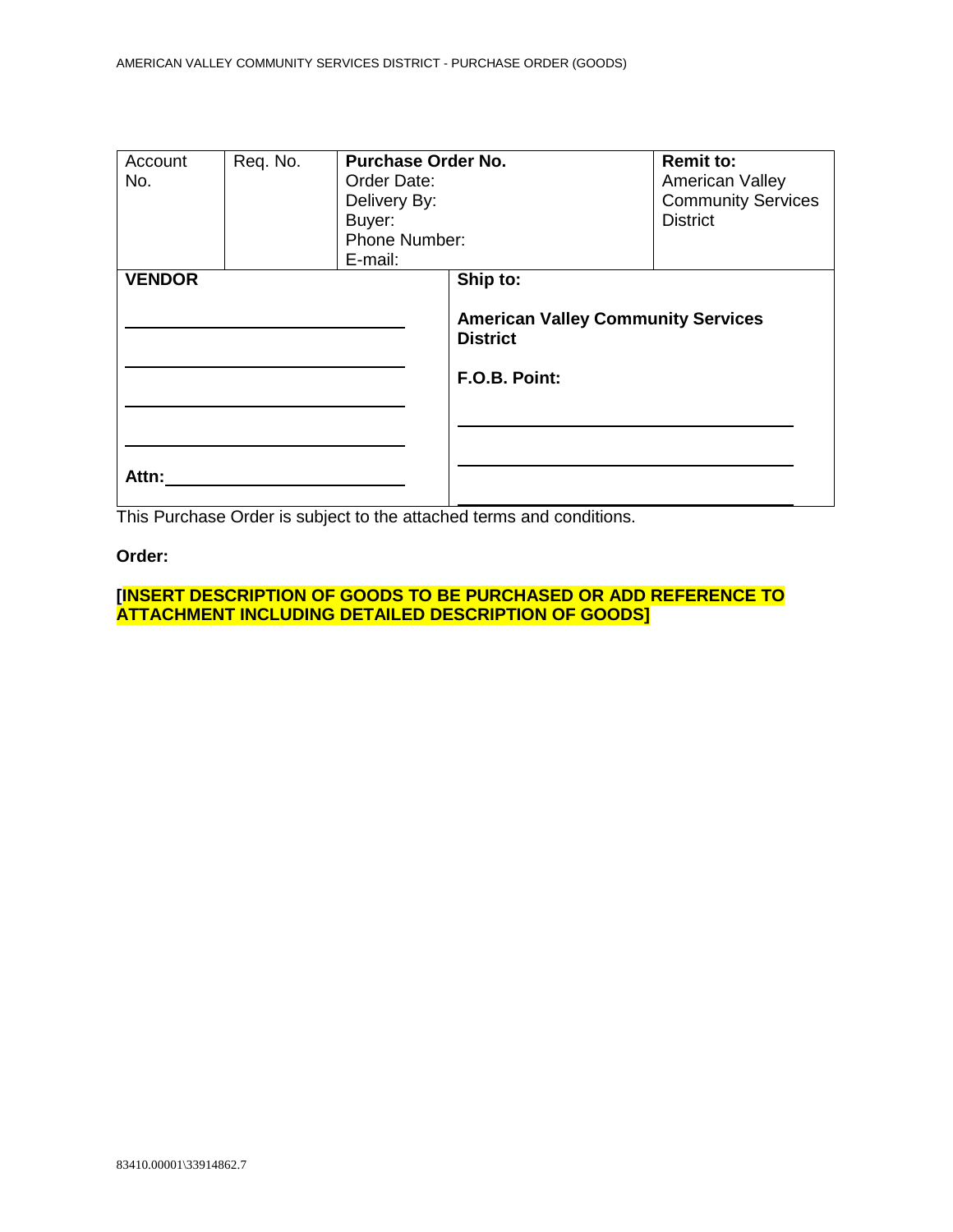#### PURCHASE ORDER TERMS AND CONDITIONS FOR GOODS

1. Acceptance. This purchase order for goods issued by the American Valley Community Services District ("District") to the Vendor designated in the purchase order must be promptly accepted and acceptance is expressly limited to the terms of this order. Any additions or different terms in the Vendor's forms are hereby deemed to be material alterations and notice of objection to them and rejection of them is hereby given. Vendor's shipment of goods in response to this order shall be considered acceptance by the Vendor.

2. Entire Agreement. Unless Vendor and District have entered into a separate written contract covering the purchase of the goods described herein, the entire contract between the parties consists of this order and the Vendor's acceptance as above stipulated, and said contract shall not be changed or added to except in writing signed by authorized representatives of each party.

3. Price. The price invoiced for the goods on this purchase order shall be no higher than the price stated on the front of this purchase order unless prior notification is received from Vendor prior to shipment and the change is accepted by District. If the Vendor's established price for any item upon the date of delivery shall be lower than the price shown on this purchase order, District shall have the benefit of such lower price. Vendor shall deliver to District all invoices within 30 days of shipping or service delivery.

4. Payment. Payments will be made net 30 days unless otherwise specified as per agreements regarding discount terms. The period of computation will commence on the date of receipt of a correctly completed invoice. Payment may be withheld, in whole or in part, due to deficiencies in Vendor's performance. Payment of an invoice by District shall be without prejudice to any and all claims District may have against Vendor in connection with such goods. Invoices are paid on a weekly basis and such practice may result in minor deviations from payment terms otherwise cited herein

5. Time of the Essence. Time is of the essence on this order. If delivery is not made in the quantity or quantities and at the time or times specified, District shall have the right, at its option, to cancel the entire order or that part of same not so delivered. If District accepts delayed delivery the time of payment shall be extended accordingly.

6. Delivery and Acceptance. Vendor expressly warrants that any article, material or work is free and clear of all liens and encumbrances whatsoever, and that Vendor has good and marketable title to same. Unless otherwise specified, all goods are to be shipped prepaid, F.O.B. destination. No charge will be allowed for packing, crating, freight, express or other carrier's charges, or cartage, unless specifically agreed to by District. Title to goods purchased hereunder shall pass to District at the designated F.O.B. point, subject to District's right to inspect and reject or revoke acceptance.

7. Warranty. Vendor warrants for a period of 12 months following start of use or **18** months from receipt, whichever occurs first, that the goods described herein will be free of defects in workmanship, design, materials, and title, and notwithstanding anything herein to the contrary, will conform to all applicable proposals, specifications, instructions, drawings, data, descriptions, and samples, and will be of good and merchantable quality and fit and sufficient for the purpose intended. Vendor shall obtain and provide to District Material Safety Data Sheets (MSDS) for each product that contains hazardous substances as defined by CalOSHA.

8. Rejection of Goods. District shall have the right, at its option, to reject or revoke acceptance of any goods which do not conform to these warranties or to the specifications. In case of such rejection or revocation of acceptance, transportation of the rejected goods, both to and from District, shall be at the expense of Vendor, said rejected goods are not to be replaced except upon specific instruction from District, and District shall have the right at its option to cancel the remainder, if any, of the order, by notice to Vendor at the time notice is given of rejection or revocation of acceptance. Vendor shall be liable to District for all damages proximately caused by breach of any of the foregoing warranties, including incidental damages but excluding special or consequential damages.

9. Returns. District reserves the right to return for full credit any excess over quantity called for in any order or orders. Vendor to bear the cost of transportation both ways.

10. Force Majeure. Vendor shall not be held responsible for failure or delay in shipping nor District for failure or delay in accepting goods described herein if such failure or delay is due to act of God, war, federal or state legislation or any regulations or orders, fire, accident, or other causes, either similar or dissimilar to the foregoing, beyond their control. In the event of any such excused interference with shipments, District shall have the option either to reduce the quantity provided for in the order accordingly or to exercise its right of cancellation as set forth in these terms and conditions.

11. Additional Fees. Unless otherwise required by law or provided herein, Vendor assumes exclusive liability for, and shall pay before delinquency, all sales, use, excise and other taxes, charges or contributions of any kind now or hereafter imposed on or with respect to, or measured by the article sold or material or work furnished hereunder on the wages, salaries or other remunerations paid to persons employed in connection with performance of this order.

12. No Waiver. No exercise by District of its rights hereunder shall constitute a waiver of any rights it may have for breach of contract. District's waiver of or failure to enforce its rights on account of Vendor's failure or delay in performing any obligation of Vendor hereunder, or on account of Vendor's breach of contract in any respect, shall not constitute a waiver of any subsequent failure, delay or breach.

Compliance with Law. Vendor shall comply with all applicable laws and regulations of the federal, state and local government. District shall assist Vendor, as requested, in obtaining and maintaining all permits required of Vendor by Federal, State and local regulatory agencies. Vendor is responsible for all costs of clean up and/or removal of hazardous and toxic substances spilled as a result of his or her Work. Vendor is aware of the requirements of California Labor Code Sections 1720 et seq. and 1770 et seq. ("Prevailing Wage Laws"), which require the payment of prevailing wage rates and the performance of other requirements on certain "public works" and "maintenance" projects. If the Work is being performed as part of an applicable "public works" or "maintenance" project, as defined by the Prevailing Wage Laws, and if the total compensation is \$1,000 or more, Vendor agrees to fully comply with such Prevailing Wage Laws. Vendor shall defend, indemnify and hold District, its officials, officers, employees and agents free and harmless from any claims, liabilities, costs, penalties or interest arising out of any failure or alleged failure to comply with the Prevailing Wage Laws. Any stop orders issued by the Department of Industrial Relations against Vendor or any